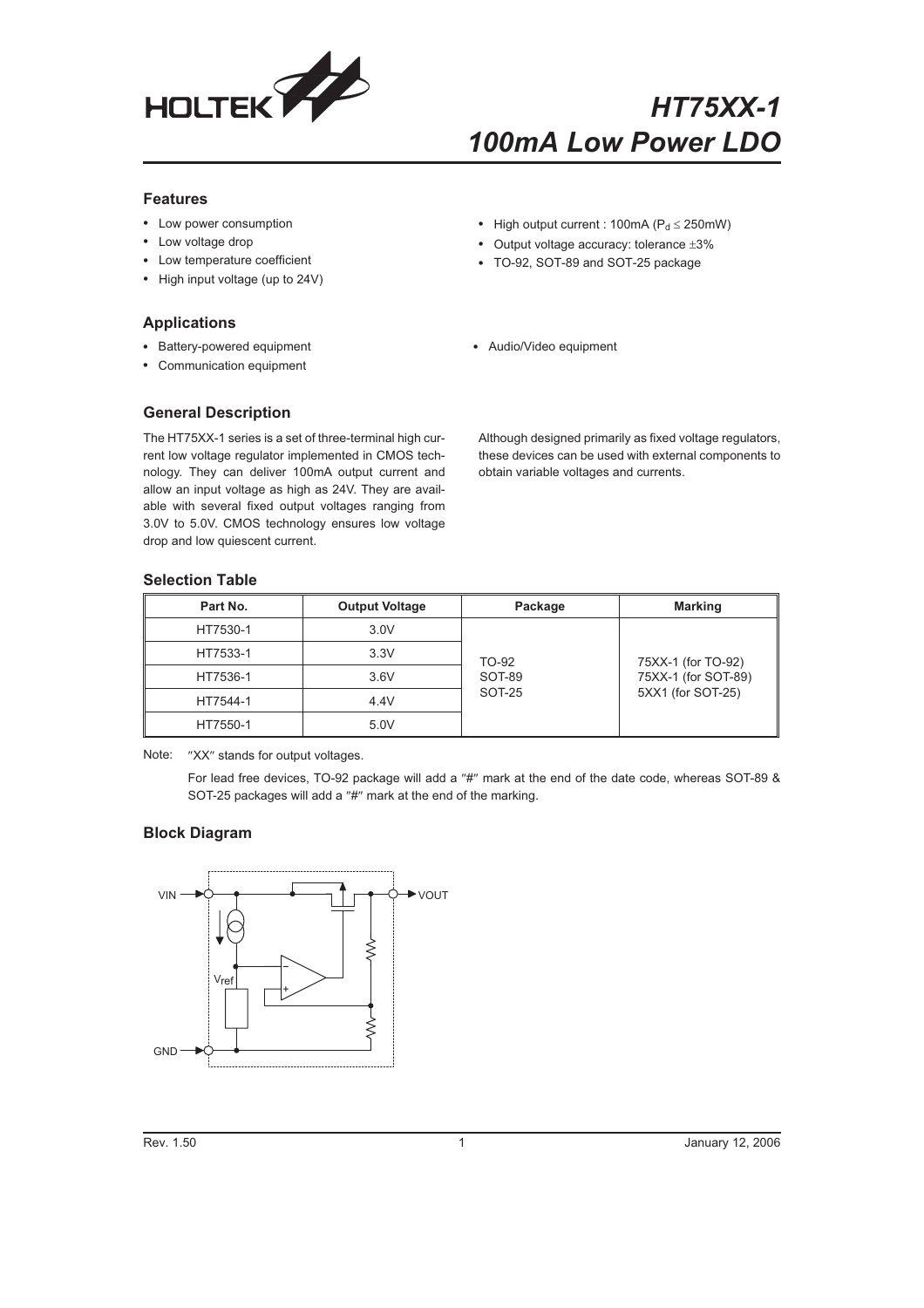

#### **Pin Assignment**



#### **Absolute Maximum Ratings**

Note: These are stress ratings only. Stresses exceeding the range specified under "Absolute Maximum Ratings" may cause substantial damage to the device. Functional operation of this device at other conditions beyond those listed in the specification is not implied and prolonged exposure to extreme conditions may affect device reliability.

\*1: applied to SOT89 and TO-92 \*2: applied to SOT-25

#### **Electrical Characteristics**

#### **HT7530-1, +3.0V Output Type** Ta=25C

| Symbol                                      | <b>Parameter</b>                |                 | <b>Test Conditions</b>                                                     | Min. |            | Max. | <b>Unit</b> |
|---------------------------------------------|---------------------------------|-----------------|----------------------------------------------------------------------------|------|------------|------|-------------|
|                                             |                                 | V <sub>IN</sub> | <b>Conditions</b>                                                          |      | Typ.       |      |             |
| <b>VOUT</b>                                 | <b>Output Voltage Tolerance</b> | 5V              | $I_{OUT}$ =10mA                                                            | 2.91 | 3.0        | 3.09 | V           |
| $I_{\text{OUT}}$                            | <b>Output Current</b>           | 5V              |                                                                            | 60   | 100        |      | mA          |
| $\Delta V_{\text{OUT}}$                     | Load Regulation                 | 5V              | 1mA≤ $I_{\Omega U}$ ⊤≤50mA                                                 |      | 60         | 150  | mV          |
| <b>V<sub>DIF</sub></b>                      | <b>Voltage Drop</b>             |                 | $I_{\text{OUT}}$ =1mA                                                      |      | 100        |      | mV          |
| lss                                         | <b>Current Consumption</b>      | 5V              | No load                                                                    |      | 2.5        | 5    | μA          |
| $\Delta$ VOUT<br>$\Delta$ VIN $\times$ VOUT | Line Regulation                 |                 | 4V≤V <sub>IN</sub> ≤24V<br>$IOLIT=1mA$                                     |      | 0.2        |      | %N          |
| $V_{IN}$                                    | Input Voltage                   |                 |                                                                            |      |            | 24   | $\vee$      |
| $\Delta$ <b>V</b> OUT<br>$\Delta$ Ta        | <b>Temperature Coefficient</b>  | 5V              | $I_{\text{OUT}}$ =10mA<br>$0^{\circ}$ C <ta<70<math>^{\circ}C</ta<70<math> |      | $\pm 0.45$ |      | $mV$ /°C    |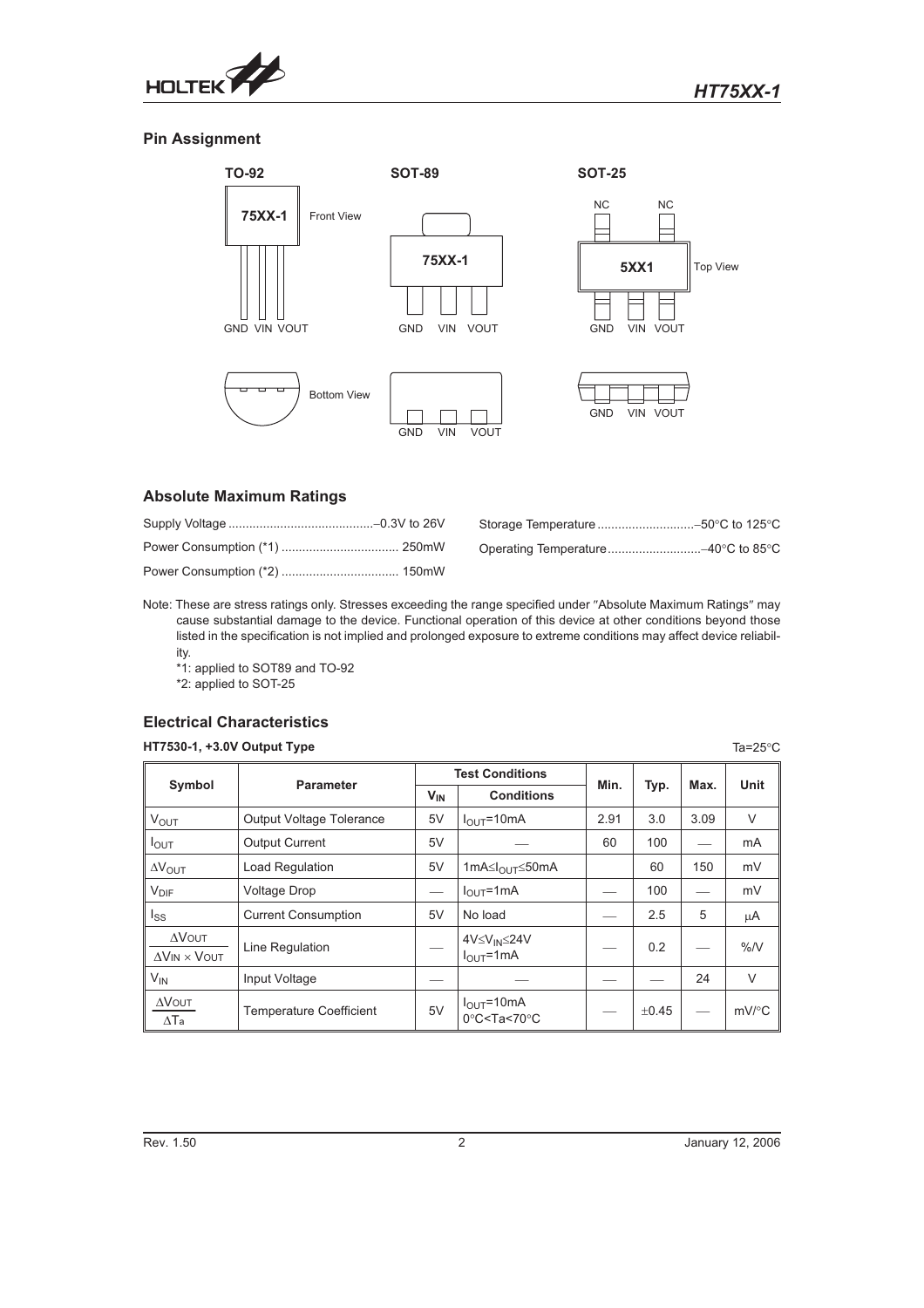

#### **HT7533-1, +3.3V Output Type** Ta=25<sup>°</sup>C

|                                             | Symbol<br><b>Parameter</b>      |          | <b>Test Conditions</b>                                               |       |           | Max.  | Unit     |
|---------------------------------------------|---------------------------------|----------|----------------------------------------------------------------------|-------|-----------|-------|----------|
|                                             |                                 | $V_{IN}$ | <b>Conditions</b>                                                    | Min.  | Typ.      |       |          |
| $V_{OUT}$                                   | <b>Output Voltage Tolerance</b> | 5.5V     | $IOLIT = 10mA$                                                       | 3.201 | 3.3       | 3.399 | $\vee$   |
| $I_{\text{OUT}}$                            | <b>Output Current</b>           | 5.5V     |                                                                      | 60    | 100       |       | mA       |
| <b>AVOUT</b>                                | <b>Load Regulation</b>          | 5.5V     | 1mA≤ $I_{OUT}$ ≤50mA                                                 |       | 60        | 150   | mV       |
| $V_{\text{DIF}}$                            | <b>Voltage Drop</b>             |          | $IOLI = 1 mA$                                                        |       | 100       |       | mV       |
| lss                                         | <b>Current Consumption</b>      | 5.5V     | No load                                                              |       | 2.5       | 5     | μA       |
| $\Delta$ VOUT<br>$\Delta$ VIN $\times$ VOUT | Line Regulation                 |          | 4.5V≤V <sub>IN</sub> ≤24V<br>$I_{OUT}$ =1mA                          |       | 0.2       |       | %N       |
| $V_{IN}$                                    | Input Voltage                   |          |                                                                      |       |           | 24    | $\vee$   |
| $\Delta$ VOUT<br>$\Delta$ Ta                | <b>Temperature Coefficient</b>  | 5.5V     | $I_{OUT} = 10mA$<br>$0^{\circ}$ C <ta<70<math>^{\circ}C</ta<70<math> |       | $\pm 0.5$ |       | $mV$ /°C |

#### **HT7536-1, +3.6V Output Type** Ta=25<sup>°</sup>C

|                                             | <b>Parameter</b>                | <b>Test Conditions</b> |                                                                            | Min.  |           | Max.  | <b>Unit</b>         |
|---------------------------------------------|---------------------------------|------------------------|----------------------------------------------------------------------------|-------|-----------|-------|---------------------|
| Symbol                                      |                                 | $V_{IN}$               | <b>Conditions</b>                                                          |       | Typ.      |       |                     |
| <b>V<sub>OUT</sub></b>                      | <b>Output Voltage Tolerance</b> | 5.6V                   | $I_{\text{OUT}} = 10 \text{mA}$                                            | 3.492 | 3.6       | 3.708 | $\vee$              |
| $I_{\text{OUT}}$                            | <b>Output Current</b>           | 5.6V                   |                                                                            | 60    | 100       |       | m <sub>A</sub>      |
| $\Delta V_{\text{OUT}}$                     | <b>Load Regulation</b>          | 5.6V                   | 1mA≤ $I_{\Omega U}$ ⊤≤50mA                                                 |       | 60        | 150   | mV                  |
| $V_{\text{DIF}}$                            | <b>Voltage Drop</b>             | --                     | $I_{OUT}$ =1mA                                                             |       | 100       |       | mV                  |
| lss                                         | <b>Current Consumption</b>      | 5.6V                   | No load                                                                    |       | 2.5       | 5     | μA                  |
| $\Delta$ VOUT<br>$\Delta$ VIN $\times$ VOUT | Line Regulation                 |                        | 4.6V≤V <sub>IN</sub> ≤24V<br>$I_{OIII} = 1 mA$                             |       | 0.2       |       | %N                  |
| $V_{IN}$                                    | Input Voltage                   |                        |                                                                            |       |           | 24    | $\vee$              |
| $\Delta$ VOUT<br>$\Delta$ Ta                | <b>Temperature Coefficient</b>  | 5.6V                   | $I_{\text{OUT}}$ =10mA<br>$0^{\circ}$ C <ta<70<math>^{\circ}C</ta<70<math> |       | $\pm 0.6$ |       | $mV$ <sup>o</sup> C |

# **HT7544-1, +4.4V Output Type** Ta=25°C

| Symbol<br><b>Parameter</b>                  |                                 | <b>Test Conditions</b> |                                                                                     | Min.  |      | Max.  | Unit                |
|---------------------------------------------|---------------------------------|------------------------|-------------------------------------------------------------------------------------|-------|------|-------|---------------------|
|                                             |                                 | <b>V<sub>IN</sub></b>  | <b>Conditions</b>                                                                   |       | Typ. |       |                     |
| $V_{\text{OUT}}$                            | <b>Output Voltage Tolerance</b> | 6.4V                   | $I_{OUT} = 10mA$                                                                    | 4.268 | 4.4  | 4.532 | $\vee$              |
| $I_{\text{OUT}}$                            | <b>Output Current</b>           | 6.4V                   |                                                                                     | 60    | 100  |       | mA                  |
| $\Delta V_{OUIT}$                           | <b>Load Regulation</b>          | 6.4V                   | 1mA $\leq$ <sub>OUT</sub> $\leq$ 50mA                                               |       | 60   | 150   | mV                  |
| $V_{\text{DIF}}$                            | <b>Voltage Drop</b>             |                        | $IOLIT=1mA$                                                                         |       | 100  |       | mV                  |
| lss                                         | <b>Current Consumption</b>      | 6.4V                   | No load                                                                             |       | 2.5  | 5     | μA                  |
| $\Delta$ VOUT<br>$\Delta$ VIN $\times$ VOUT | Line Regulation                 |                        | 5.4V≤V <sub>IN</sub> ≤24V<br>$IOLI = 1 mA$                                          |       | 0.2  |       | %N                  |
| $V_{IN}$                                    | Input Voltage                   |                        |                                                                                     |       |      | 24    | $\vee$              |
| $\Delta$ VOUT<br>$\Delta$ Ta                | <b>Temperature Coefficient</b>  | 6.4V                   | $I_{\text{OUT}} = 10 \text{mA}$<br>$0^{\circ}$ C <ta<70<math>^{\circ}C</ta<70<math> |       | ±0.7 |       | $mV$ <sup>o</sup> C |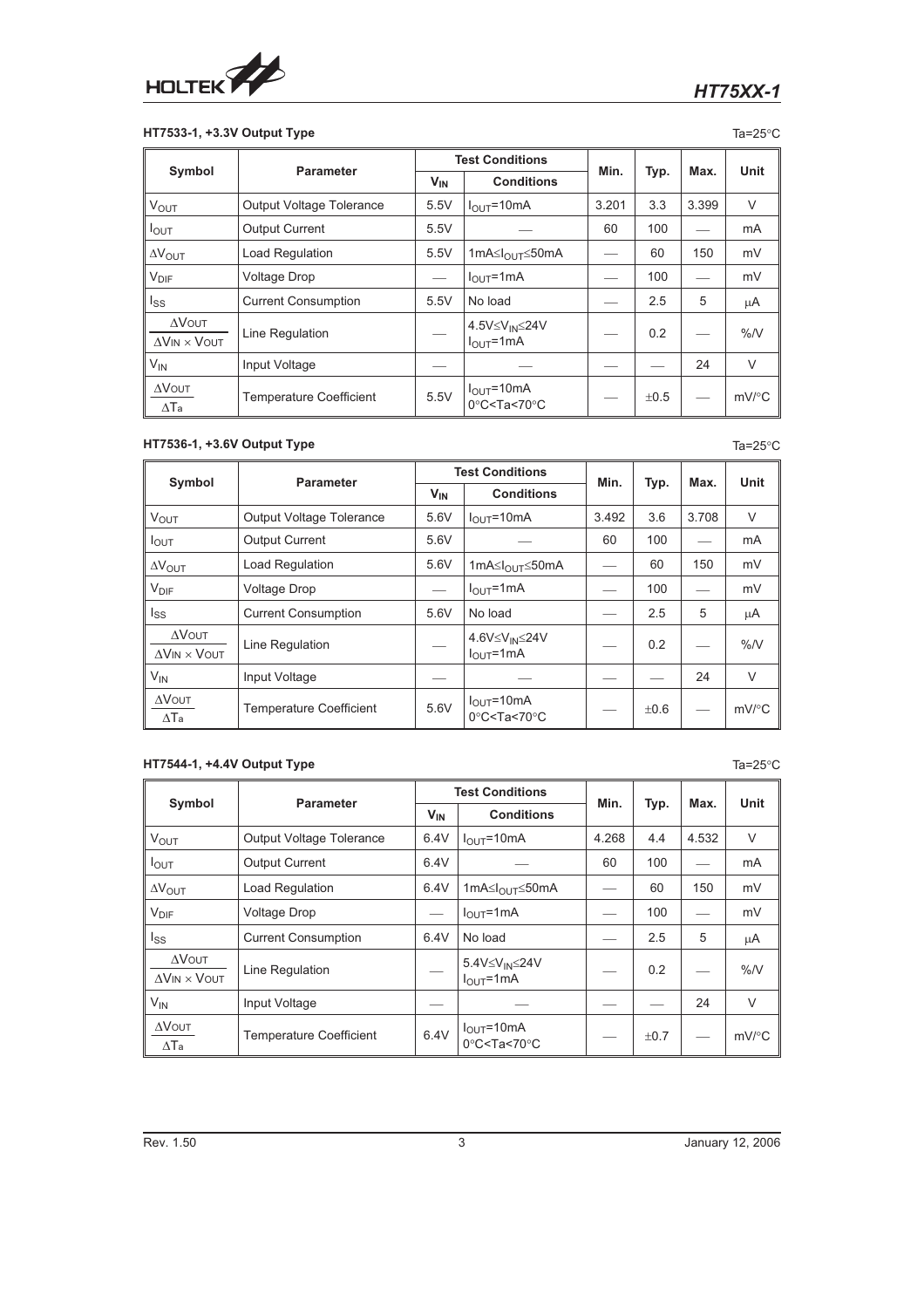

# **HT7550-1, +5.0V Output Type** Tamps of the Control of the Control of Tamps of Tamps of Tamps of Tamps of Tamps of Tamps of Tamps of Tamps of Tamps of Tamps of Tamps of Tamps of Tamps of Tamps of Tamps of Tamps of Tamps of

|                                             | <b>Parameter</b>                |          | <b>Test Conditions</b>                                                     |      |            |      |                     |
|---------------------------------------------|---------------------------------|----------|----------------------------------------------------------------------------|------|------------|------|---------------------|
| Symbol                                      |                                 | $V_{IN}$ | <b>Conditions</b>                                                          | Min. | Typ.       | Max. | Unit                |
| <b>V<sub>OUT</sub></b>                      | <b>Output Voltage Tolerance</b> | 7V       | $I_{OUT} = 10mA$                                                           | 4.85 | 5.0        | 5.15 | $\vee$              |
| I <sub>OUT</sub>                            | <b>Output Current</b>           | 7V       |                                                                            | 100  | 150        |      | mA                  |
| $\Delta V_{\text{OUT}}$                     | <b>Load Regulation</b>          | 7V       | 1mA≤I <sub>OUT</sub> ≤70mA                                                 |      | 60         | 150  | mV                  |
| $V_{\text{DIF}}$                            | <b>Voltage Drop</b>             |          | $I_{OUT}$ =1mA                                                             |      | 100        |      | mV                  |
| Iss                                         | <b>Current Consumption</b>      | 7V       | No load                                                                    |      | 2.5        | 5    | μA                  |
| $\Delta$ VOUT<br>$\Delta$ VIN $\times$ VOUT | Line Regulation                 |          | 6V≤V <sub>IN</sub> ≤24V<br>$IOLI = 1 mA$                                   |      | 0.2        |      | %N                  |
| V <sub>IN</sub>                             | Input Voltage                   |          |                                                                            |      |            | 24   | $\vee$              |
| $\Delta$ VOUT<br>$\Delta$ Ta                | <b>Temperature Coefficient</b>  | 7V       | $I_{\text{OUT}}$ =10mA<br>$0^{\circ}$ C <ta<70<math>^{\circ}C</ta<70<math> |      | $\pm 0.75$ |      | $mV$ <sup>o</sup> C |

# **Application Circuits**

**Basic Circuit**



#### **High Output Current Positive Voltage Regulator**

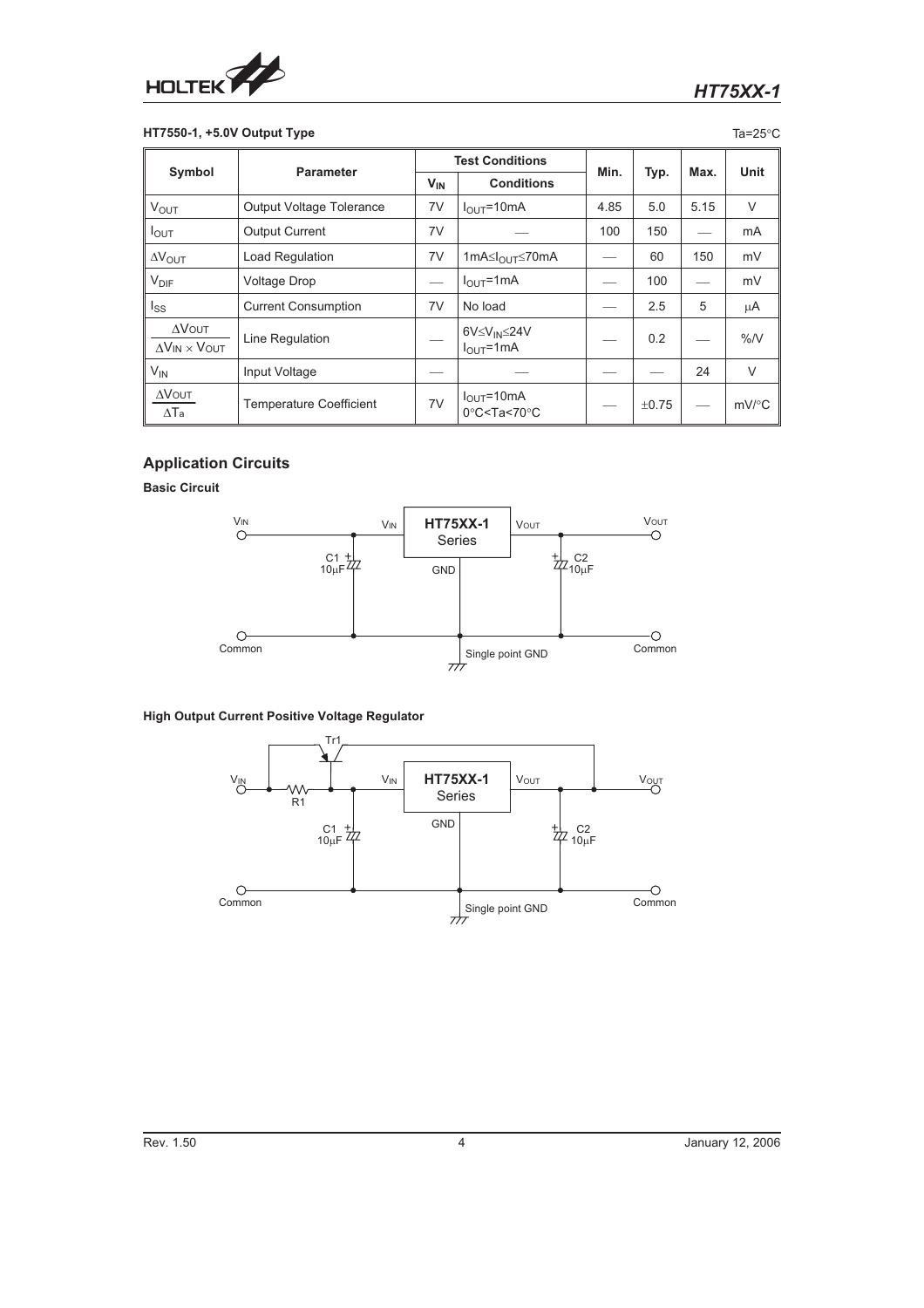

#### **Short-Circuit Protection for Tr1**



**Circuit for Increasing Output Voltage**



**Circuit for Increasing Output Voltage**



 $V_{\text{OUT}} = V_{\text{XX}} + V_{\text{DI}}$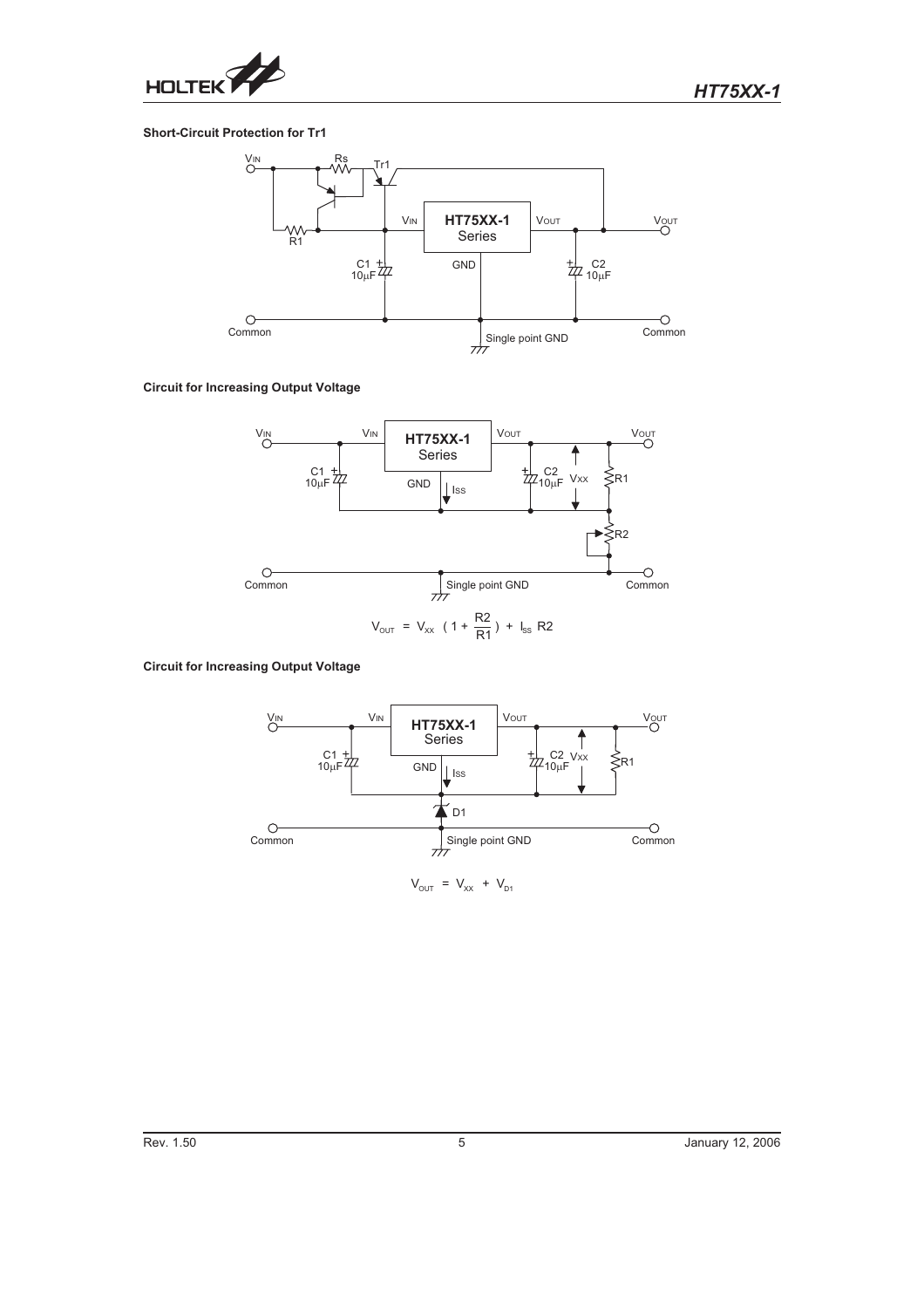

#### **Constant Current Regulator**



#### **Dual Supply**

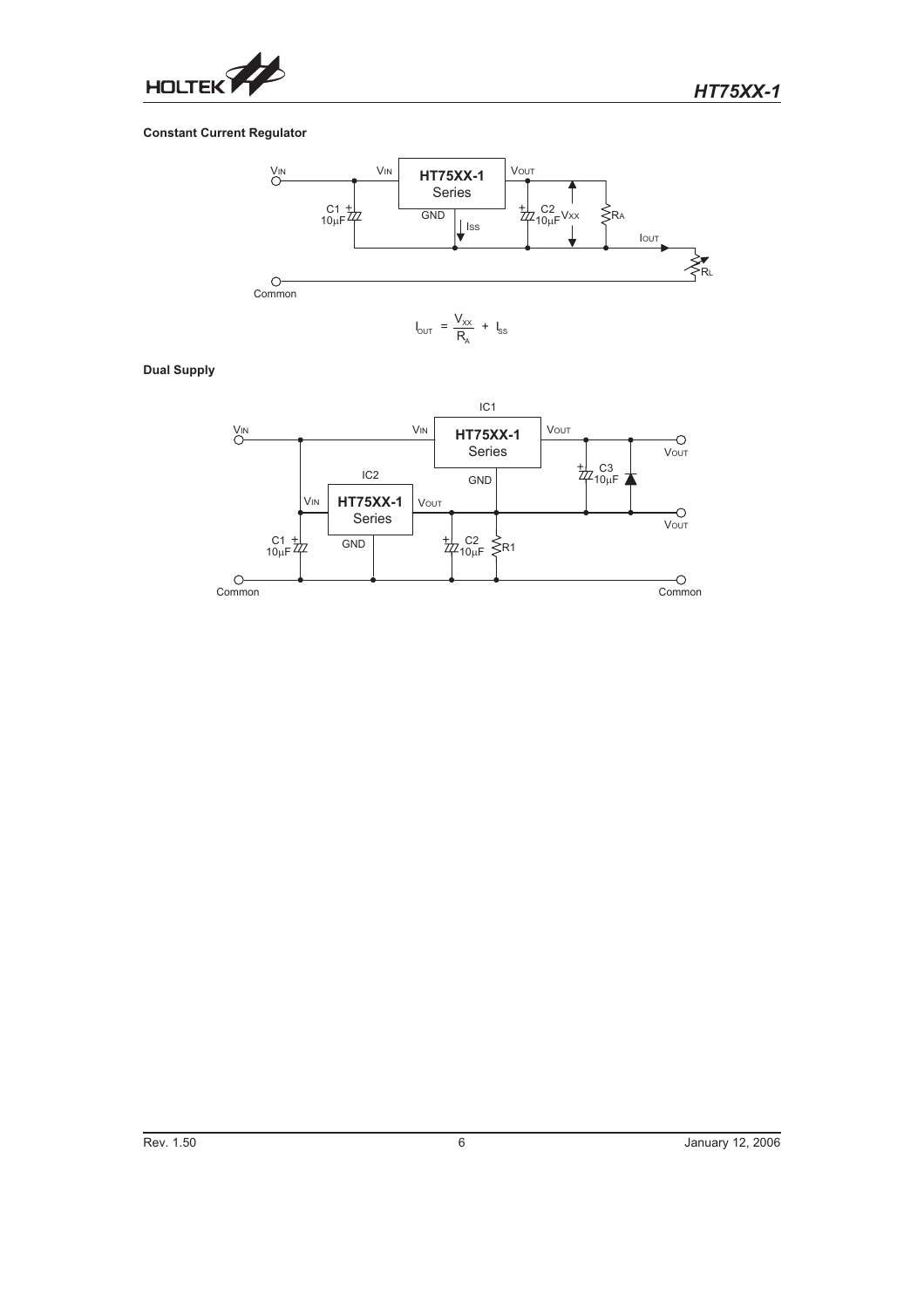

# **Package Information**

**3-pin TO-92 Outline Dimensions**



|          | <b>Dimensions in mil</b> |      |             |  |  |
|----------|--------------------------|------|-------------|--|--|
| Symbol   | Min.                     | Nom. | Max.        |  |  |
| A        | 170                      |      | 200         |  |  |
| B        | 170                      |      | 200         |  |  |
| C        | 500                      |      |             |  |  |
| D        | 11                       |      | 20          |  |  |
| E        | 90                       |      | 110         |  |  |
| F        | 45                       |      | 55          |  |  |
| G        | 45                       |      | 65          |  |  |
| H        | 130                      |      | 160         |  |  |
|          | 8                        |      | 18          |  |  |
| $\alpha$ | $4^{\circ}$              |      | $6^{\circ}$ |  |  |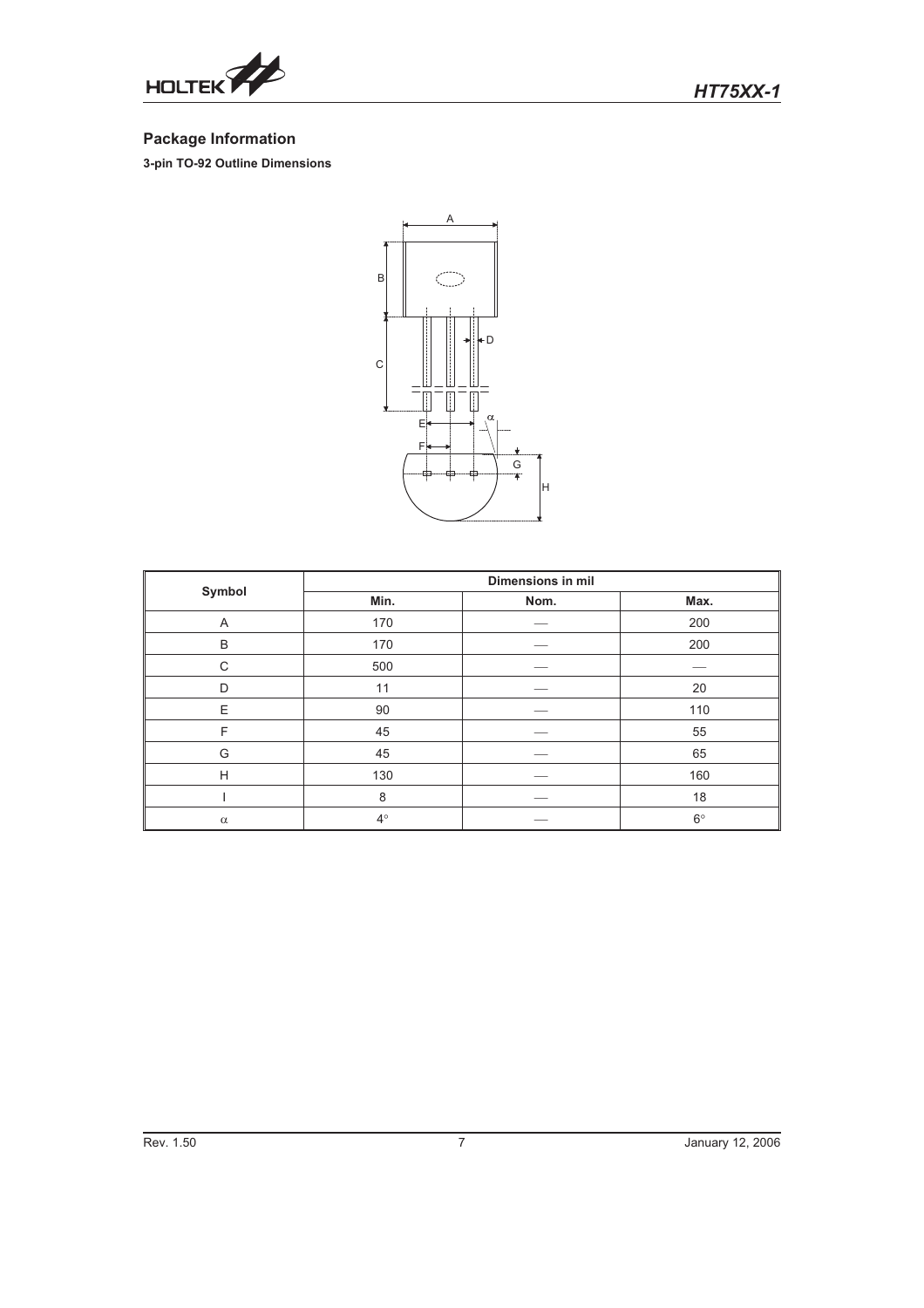

#### **3-pin SOT-89 Outline Dimensions**



|        | <b>Dimensions in mil</b> |      |      |  |  |
|--------|--------------------------|------|------|--|--|
| Symbol | Min.                     | Nom. | Max. |  |  |
| Α      | 173                      |      | 181  |  |  |
| B      | 64                       |      | 72   |  |  |
| C      | 90                       |      | 102  |  |  |
| D      | 35                       |      | 47   |  |  |
| E      | 155                      |      | 167  |  |  |
| F      | 14                       |      | 19   |  |  |
| G      | 17                       |      | 22   |  |  |
| H      |                          | 59   |      |  |  |
|        | 55                       |      | 63   |  |  |
| J      | 14                       |      | 17   |  |  |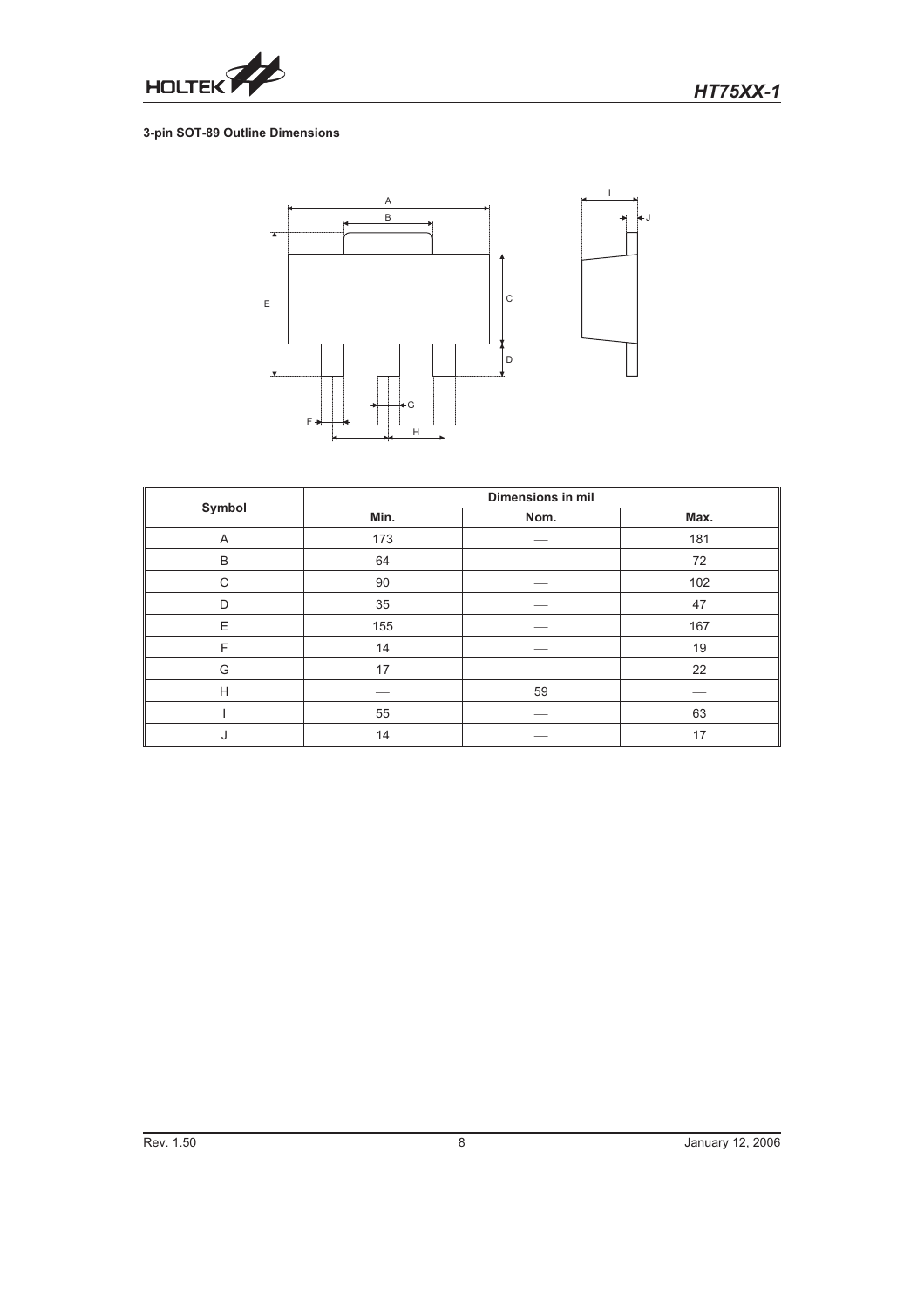

#### **5-pin SOT-25 Outline Dimensions**





|          | <b>Dimensions in mm</b> |      |             |  |  |
|----------|-------------------------|------|-------------|--|--|
| Symbol   | Min.                    | Nom. | Max.        |  |  |
| A        | 1.00                    |      | 1.30        |  |  |
| A1       |                         |      | 0.10        |  |  |
| A2       | 0.70                    |      | 0.90        |  |  |
| b        | 0.35                    |      | 0.50        |  |  |
| C        | 0.10                    |      | 0.25        |  |  |
| D        | 2.70                    |      | 3.10        |  |  |
| E.       | 1.40                    |      | 1.80        |  |  |
| e        |                         | 1.90 |             |  |  |
| H        | 2.60                    |      | 3           |  |  |
|          | 0.37                    |      |             |  |  |
| $\theta$ | $1^{\circ}$             |      | $9^{\circ}$ |  |  |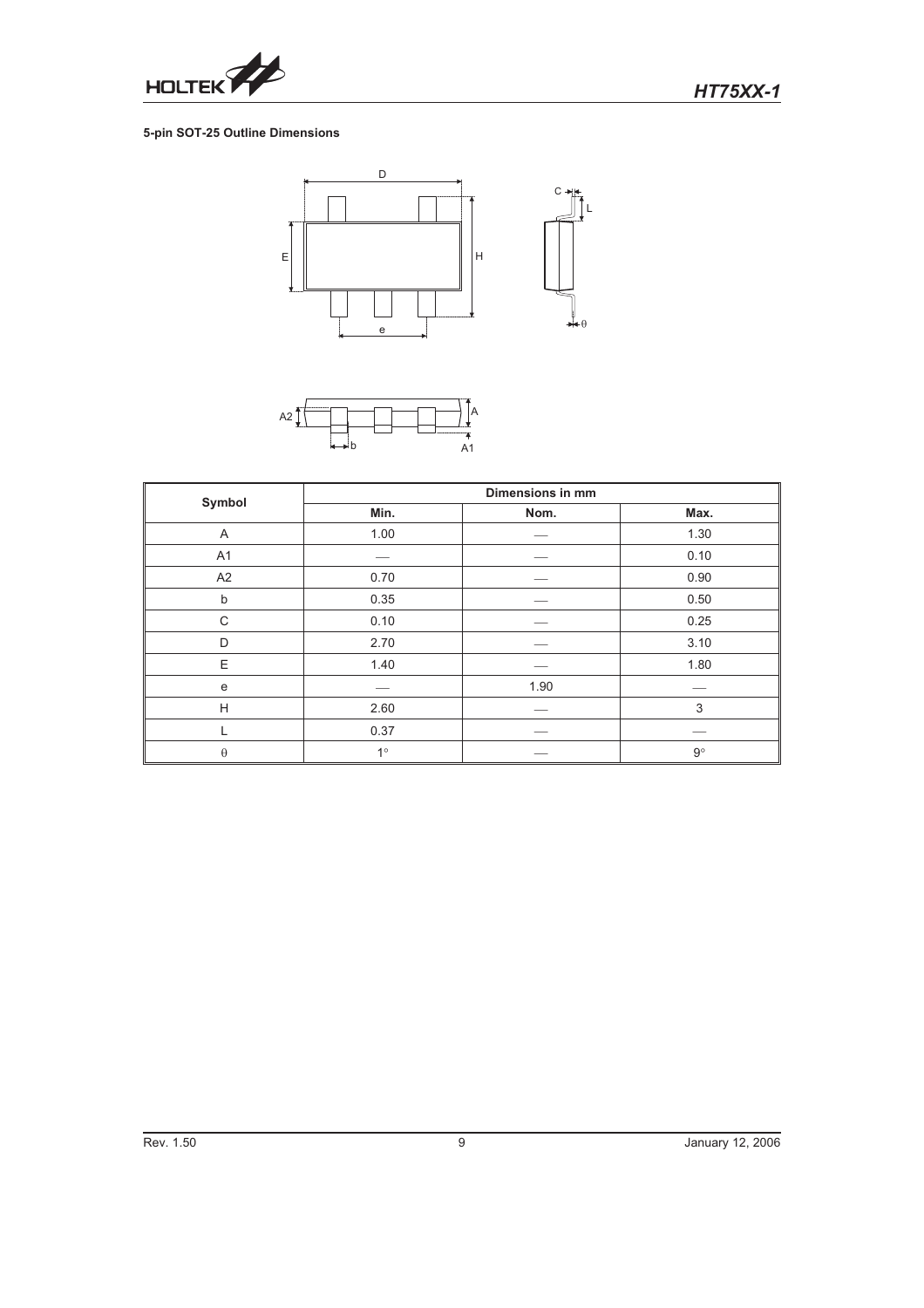

# **Product Tape and Reel Specifications**

**TO-92 Reel Dimensions (Unit: mm)**







Package Up, Flat Side Dow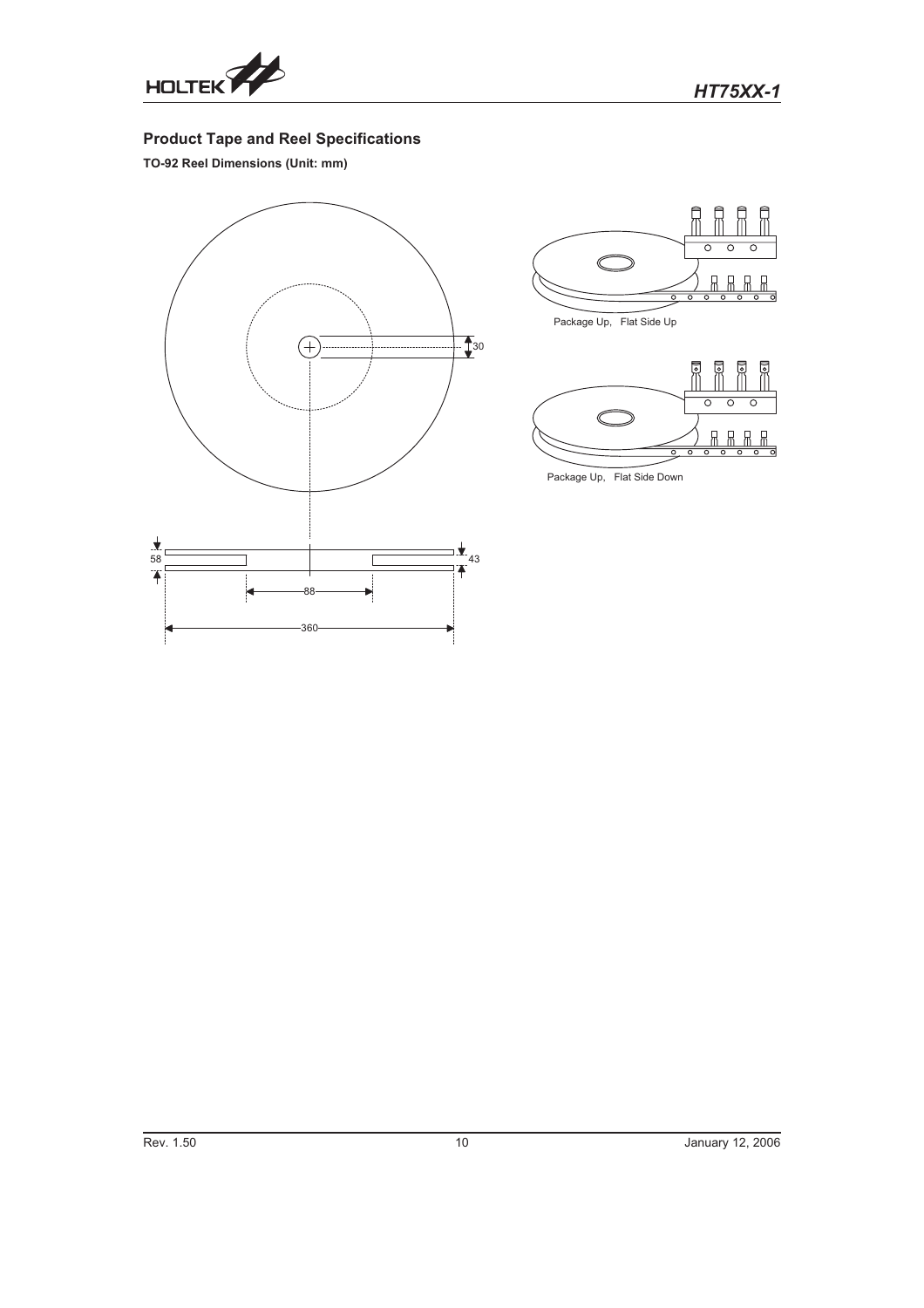

#### **SOT-89 & SOT-25 Reel Dimensions**



#### SOT-89

| Symbol         | <b>Description</b>         | Dimensions in mm |
|----------------|----------------------------|------------------|
| A              | <b>Reel Outer Diameter</b> | $180 + 1.0$      |
| B              | <b>Reel Inner Diameter</b> | $62 \pm 1.5$     |
| C              | Spindle Hole Diameter      | $12.75 + 0.15$   |
| D              | Key Slit Width             | $1.9 + 0.15$     |
| T1             | Space Between Flange       | $12.4 + 0.2$     |
| T <sub>2</sub> | <b>Reel Thickness</b>      | $17 - 0.4$       |

#### SOT-25

| Symbol         | <b>Description</b>    | Dimensions in mm      |
|----------------|-----------------------|-----------------------|
| A              | Reel Outer Diameter   | $178 + 1.0$           |
| B              | Reel Inner Diameter   | $62 \pm 1.0$          |
| C              | Spindle Hole Diameter | $13.0 \pm 0.2$        |
| D              | Key Slit Width        | $2.5 \pm 0.25$        |
| T1             | Space Between Flange  | $8.4 + 1.5$<br>$-0.0$ |
| T <sub>2</sub> | <b>Reel Thickness</b> | $11.4 + 1.5$          |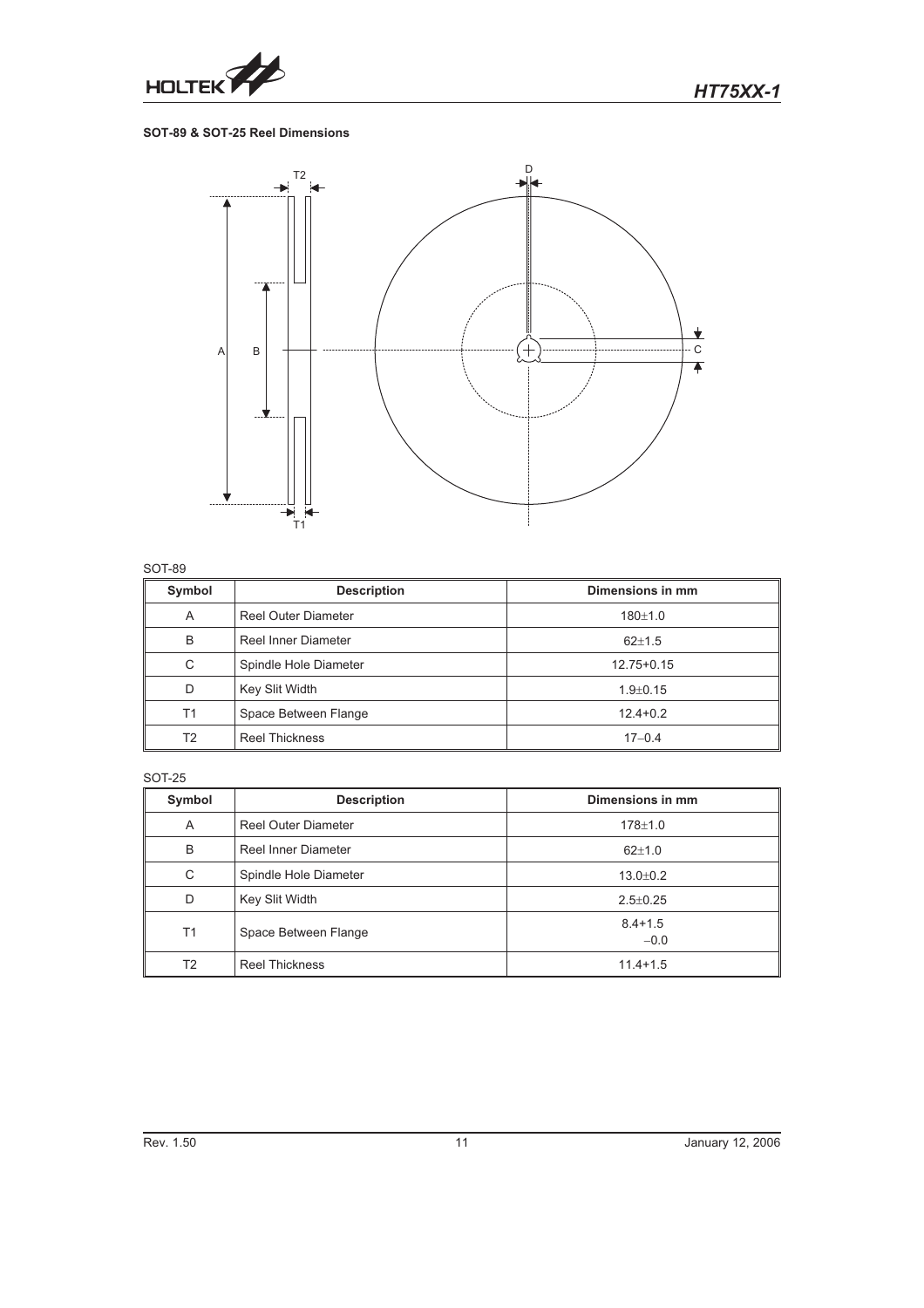

# **TO-92 Carrier Tape Dimensions**



TO-92

| Symbol         | <b>Description</b>                          | Dimensions in mm       |
|----------------|---------------------------------------------|------------------------|
| 11             | Taped Lead Length                           | (2.5)                  |
| P              | <b>Component Pitch</b>                      | $12.7 \pm 1.0$         |
| $P_0$          | <b>Perforation Pitch</b>                    | $12.7 \pm 0.3$         |
| P <sub>2</sub> | Component to Perforation (Length Direction) | $6.35 + 0.4$           |
| $F_1$          | Lead Spread                                 | $2.5 + 0.4$<br>$-0.1$  |
| F <sub>2</sub> | Lead Spread                                 | $2.5 + 0.4$<br>$-0.1$  |
| $\Delta h$     | <b>Component Alignment</b>                  | 0 <sub>±</sub> 0.1     |
| W              | Carrier Tape Width                          | $18.0 + 1.0$<br>$-0.5$ |
| $W_0$          | Hold-down Tape Width                        | $6.0 + 0.5$            |
| $W_1$          | <b>Perforation Position</b>                 | $9.0 + 0.5$            |
| $W_2$          | Hold-down Tape Position                     | (0.5)                  |
| $H_0$          | Lead Clinch Height                          | $16.0 + 0.5$           |
| $H_1$          | <b>Component Height</b>                     | Less than 24.7         |
| $D_0$          | <b>Perforation Diameter</b>                 | $4.0 \pm 0.2$          |
| t              | <b>Taped Lead Thickness</b>                 | $0.7 \pm 0.2$          |
| H              | <b>Component Base Height</b>                | $19.0 \pm 0.5$         |

Note: Thickness less than  $0.38\pm0.05$ mm~0.5mm

P0 Accumulated pitch tolerance: ±1mm/20pitches.

( ) Bracketed figures are for consultation only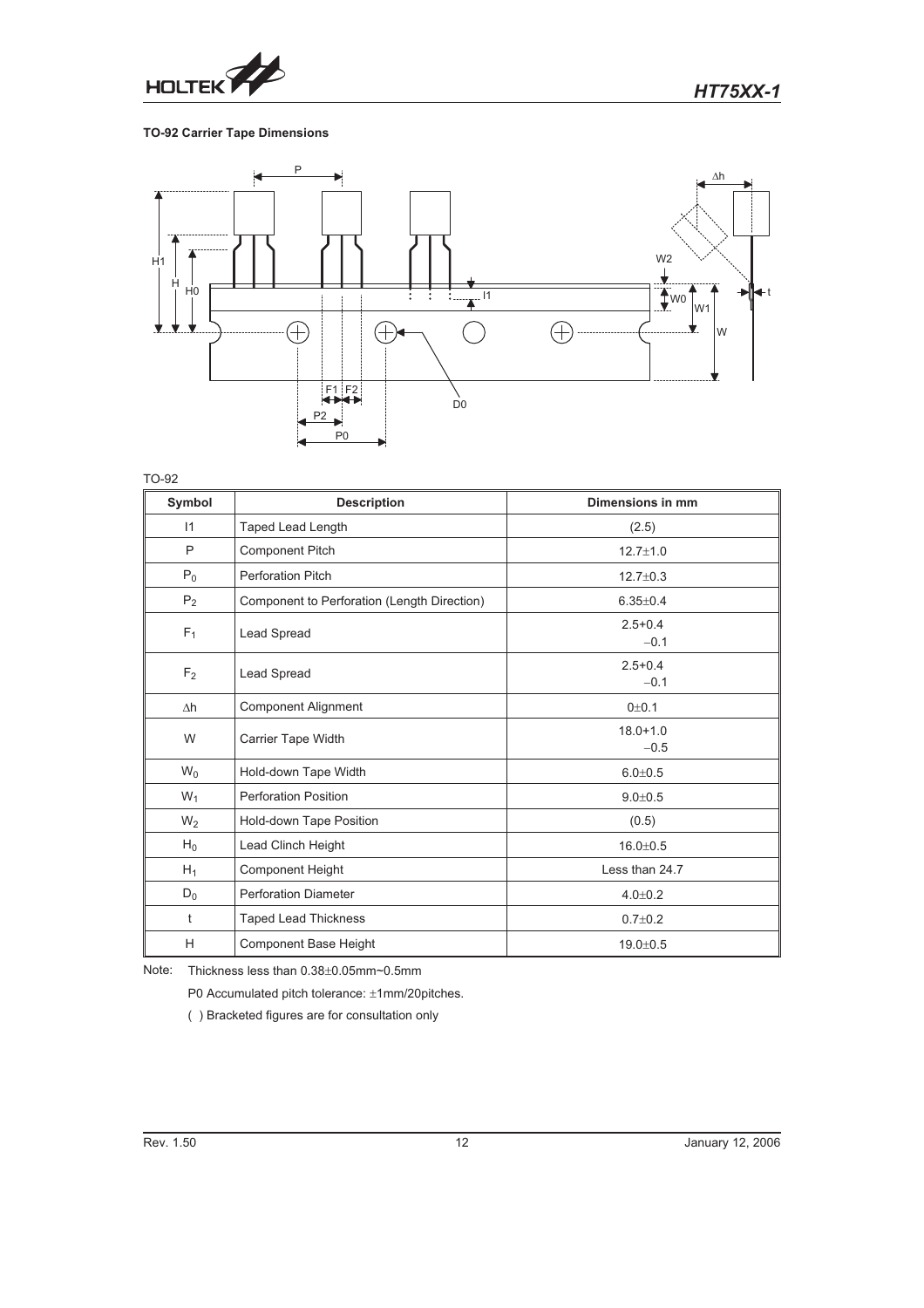

#### **SOT-89 & SOT-25 Carrier Tape Dimensions**



SOT-89

| Symbol         | <b>Description</b>                       | Dimensions in mm       |
|----------------|------------------------------------------|------------------------|
| W              | Carrier Tape Width                       | $12.0 + 0.3$<br>$-0.1$ |
| P              | Cavity Pitch                             | $8.0 + 0.1$            |
| E              | <b>Perforation Position</b>              | $1.75 \pm 0.1$         |
| F              | Cavity to Perforation (Width Direction)  | $5.5 \pm 0.05$         |
| D              | <b>Perforation Diameter</b>              | $1.5 + 0.1$            |
| D <sub>1</sub> | Cavity Hole Diameter                     | $1.5 + 0.1$            |
| P <sub>0</sub> | <b>Perforation Pitch</b>                 | $4.0 \pm 0.1$          |
| P <sub>1</sub> | Cavity to Perforation (Length Direction) | $2.0 \pm 0.10$         |
| A0             | Cavity Length                            | $4.8 \pm 0.1$          |
| B <sub>0</sub> | Cavity Width                             | $4.5 \pm 0.1$          |
| K <sub>0</sub> | Cavity Depth                             | $1.8 + 0.1$            |
| t              | <b>Carrier Tape Thickness</b>            | $0.30 \pm 0.013$       |
| C              | Cover Tape Width                         | 9.3                    |

#### SOT-25

| Symbol         | <b>Description</b>                       | Dimensions in mm |
|----------------|------------------------------------------|------------------|
| W              | Carrier Tape Width                       | $8.0 + 0.3$      |
| P              | <b>Cavity Pitch</b>                      | 4.0              |
| E              | <b>Perforation Position</b>              | 1.75             |
| F              | Cavity to Perforation (Width Direction)  | $3.5 \pm 0.05$   |
| D              | <b>Perforation Diameter</b>              | $1.5 + 0.1$      |
| D <sub>1</sub> | Cavity Hole Diameter                     | $1.5 + 0.1$      |
| P <sub>0</sub> | <b>Perforation Pitch</b>                 | 4.0              |
| P1             | Cavity to Perforation (Length Direction) | 2.0              |
| A <sub>0</sub> | Cavity Length                            | 3.15             |
| B <sub>0</sub> | Cavity Width                             | 3.2              |
| K <sub>0</sub> | <b>Cavity Depth</b>                      | 1.4              |
| t              | <b>Carrier Tape Thickness</b>            | $0.20 \pm 0.03$  |
| C              | Cover Tape Width                         | 5.3              |